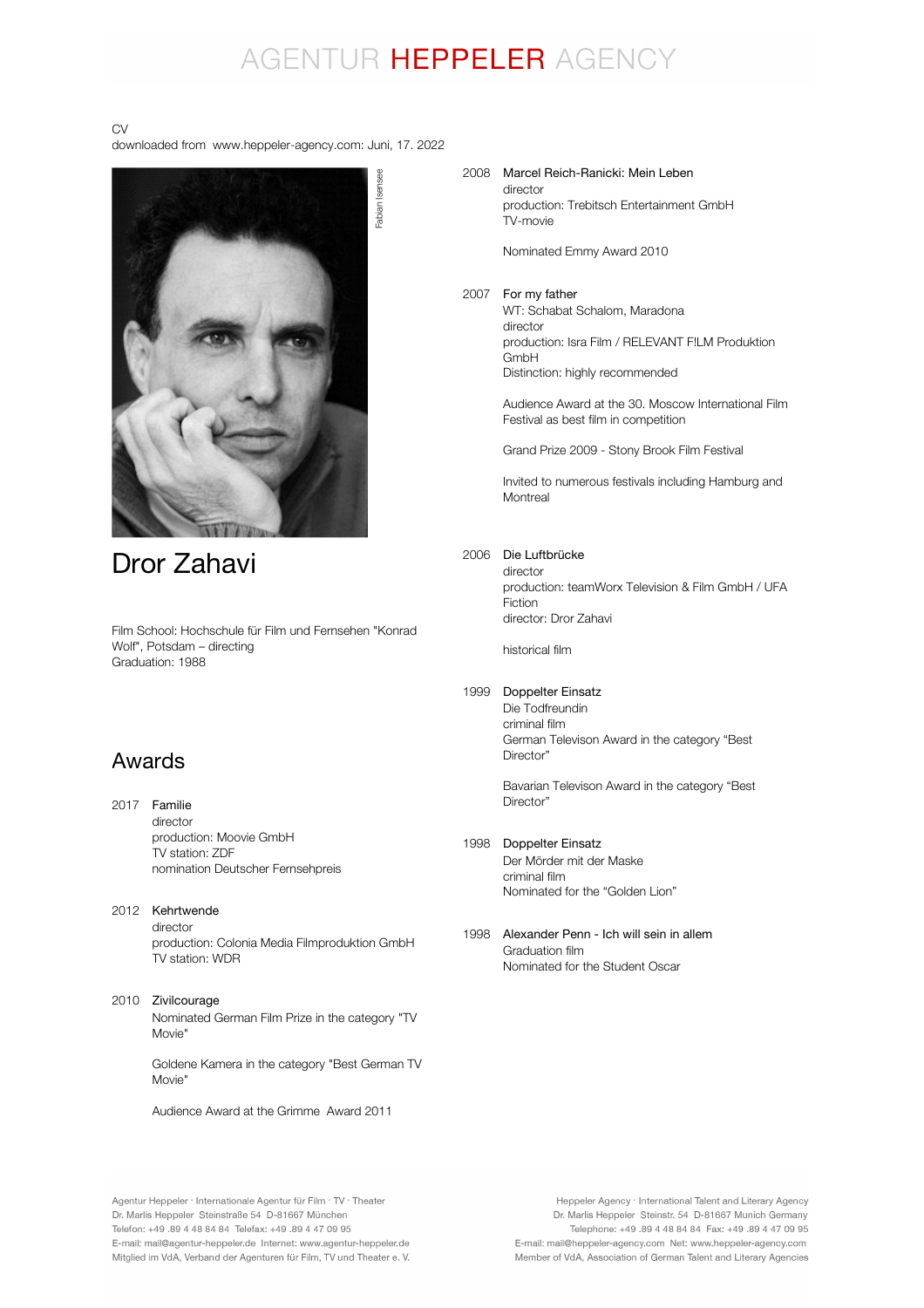# Dror Zahavi

### Movie

CV

2018 Crescendo

#Makemusicnotwar director, co-writer production: CCC Filmkunst GmbH / AVE Publishing GmbH & Co. KG / Filmvergnuegen / MZ-Film / Niama-Film GmbH / Red Bull Media House TV station: Servus TV director: Dror Zahavi writer: Johannes Rotter

### drama

Winner "Bester deutscher Film mit jüdischer Thematik" - Jüd. Filmfestival Berlin / Winner "Rheingold Publikumspreis" - Festival des deutschen Films Ludwigshafen / Nomination "Bester Spielfilm" - Hessischer Filmpreis

Participation in various festivals as: -Warsaw Jewish Film Festival -Filmfest München -Socially Relevant Film Festival NY

2007 For my father WT: Schabat Schalom, Maradona director, script production: Isra Film / RELEVANT F!LM Produktion GmbH

### 1988 Alexander Penn - Ich will sein in allem director production: HFF Hochschule für Film und Fernsehen Potsdam Diplomfilm

## Television

2021 Polizeiruf 110 - Cottbus Hermann director production: EIKON Media GmbH TV station: RBB director: Dror Zahavi

2020 Little America WT: Little America director, script adaptation production: FFP New Media GmbH TV station: SWR / WDR / NDR / Degeto director: Dror Zahavi

drama

2019 Das Geheimnis der Freiheit director production: Zeitsprung Pictures GmbH / Trebitsch **Entertainment** TV station: Degeto, WDR director: Dror Zahavi TV-movie drama 2017 Tatort Dortmund Tollwutt director production: Bavaria Fiction GmbH TV station: ARD, WDR director: Dror Zahavi TV-movie criminal film 2017 Schattengrund director production: Constantin Television GmbH TV station: ZDF director: Dror Zahavi TV-movie thriller 2016 Familie director production: MOOVIE GmbH TV station: ZDF film in several parts drama 2015 Tatort Dortmund - Kollaps Kollaps director production: Bavaria Fernsehproduktion GmbH TV station: ARD TV-movie criminal film 2015 Tatort Berlin - Ätzend Ätzend director production: W&B Television GmbH & Co. KG TV station: ARD, Degeto, RBB director: Dror Zahavi TV-movie criminal film 2015 Tatort Dresden - König der Gosse König der Gosse director production: W&B Television GmbH & Co. KG TV station: ARD, MDR director: Dror Zahavi

> TV-movie criminal film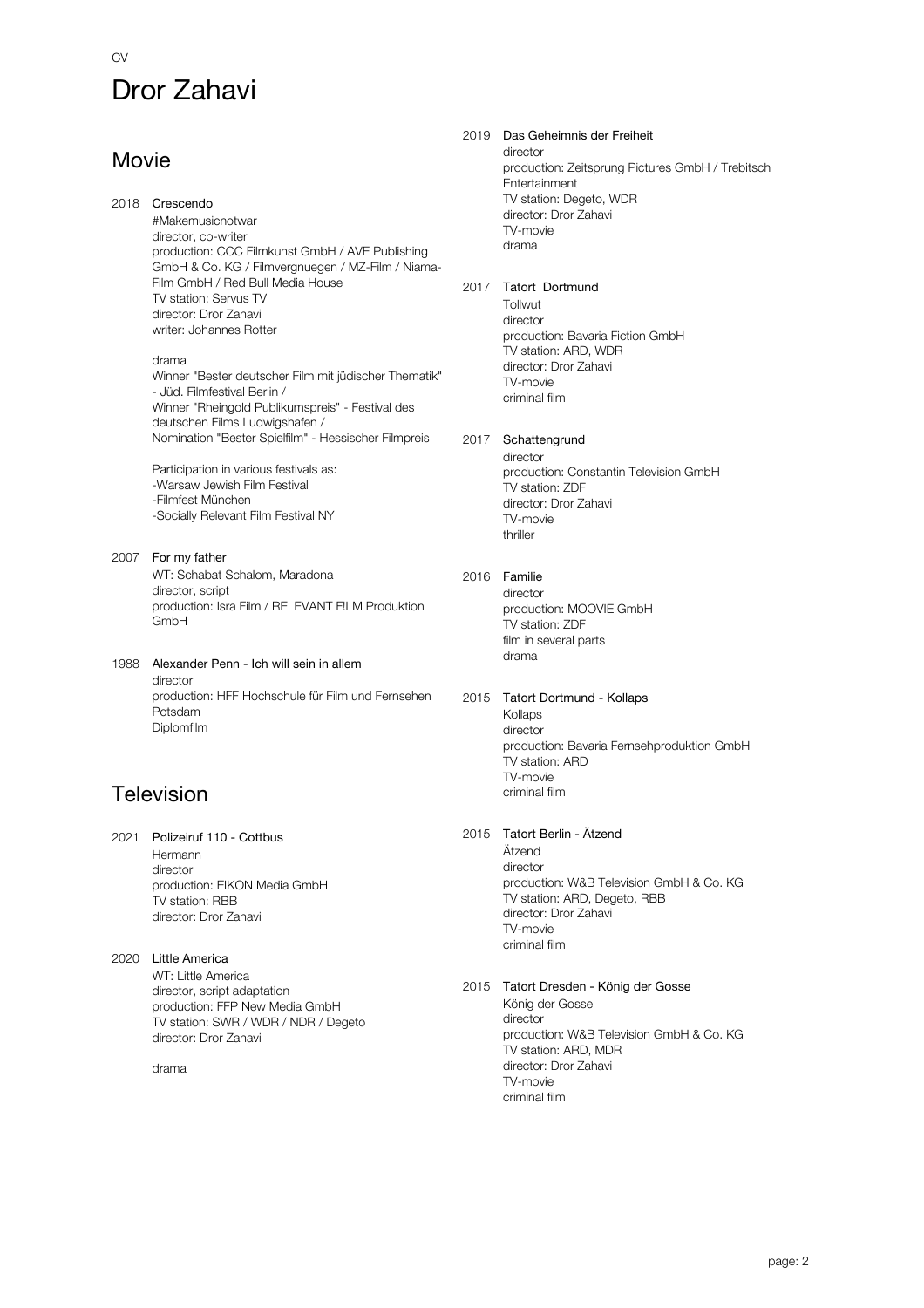# Dror Zahavi

CV

- 2014 Alles muss raus Eine Familie rechnet ab director production: MOOVIE GmbH TV station: ZDF director: Dror Zahavi film in several parts drama 2014 Herbe Mischung director
	- production: W&B Television GmbH & Co. KG / Blacksheep Film Productions TV station: ARD, BR, Degeto TV-movie comedy
- 2013 Jerusalem Syndrom director production: MOOVIE GmbH TV station: ARD director: Dror Zahavi TV-movie thriller

### 2013 Tatort Dortmund

Auf ewig Dein director production: Colonia Media Filmproduktion GmbH TV station: ARD, WDR director: Dror Zahavi TV-movie criminal film

### 2012 Bloch

Das Labyrinth director production: WDR - Westdeutscher Rundfunk TV station: ARD, WDR director: Dror Zahavi TV-movie drama

### 2012 Tatort Köln

Franziska director production: Colonia Media Filmproduktion GmbH TV station: ARD, WDR director: Dror Zahavi TV-movie criminal film

### 2011 Polizeiruf 110

Blutige Straße director production: Saxonia Media Filmproduktionsgesellschaft mbH TV station: ARD TV-movie criminal film

### 2011 München 72

Das Attentat director production: teamWorx Television & Film GmbH / UFA Fiction / ZDF - Zweites Deutsches Fernsehen TV station: ZDF director: Dror Zahavi TV-movie special film

### 2011 Und alle haben geschwiegen

director production: Aspekt Telefilm-Produktion GmbH TV station: ZDF director: Dror Zahavi TV-movie drama

### 2010 Kehrtwende

director production: Colonia Media Filmproduktion GmbH TV station: ARD, WDR TV-movie drama

### 2009 Zivilcourage

director production: Colonia Media Filmproduktion GmbH TV station: WDR TV-movie

### 2009 Uranberg

director production: Saxonia Media Filmproduktionsgesellschaft mbH TV station: arte, MDR/WDR director: Dror Zahavi movie historical film

### 2008 Marcel Reich-Ranicki: Mein Leben

director production: Trebitsch Entertainment TV station: WDR

### 2008 Tatort - Das Gespenst

Das Gespenst director production: Studio Hamburg Produktion Hannover GmbH TV station: NDR TV-movie criminal film

### 2008 Marcel Reich-Ranicki: Mein Leben director production: Trebitsch Entertainment GmbH

TV station: WDR TV-movie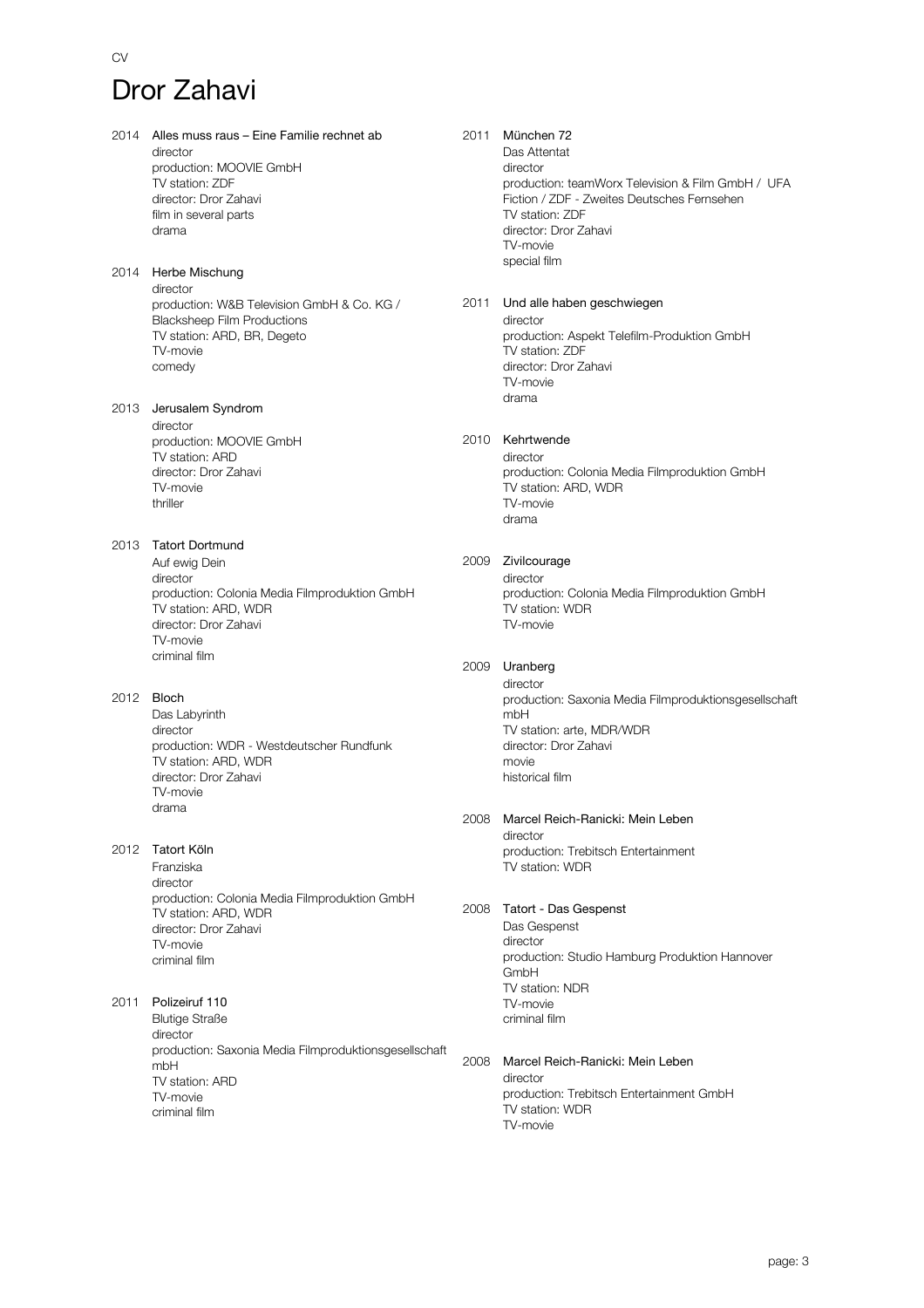# Dror Zahavi

CV

| 2006 | Schliemann und Sofia<br>Eine Liebe für Troja<br>director<br>production: teamWorx Television & Film GmbH / UFA<br>Fiction<br>TV station: SAT.1                                    |      | 2002 Mutter auf der Palme<br>WT: Die Frau auf dem Baum<br>director<br>production: Gyula Trebitsch Fernsehproduktion GmbH<br>TV station: SAT.1<br>TV-movie |
|------|----------------------------------------------------------------------------------------------------------------------------------------------------------------------------------|------|-----------------------------------------------------------------------------------------------------------------------------------------------------------|
|      | drama                                                                                                                                                                            | 2001 | Der Mann von nebenan<br>director                                                                                                                          |
| 2005 | Die Luftbrücke<br>Nur der Himmel war frei<br>director<br>production: teamWorx Television & Film GmbH / UFA<br>Fiction                                                            |      | production: TV60Filmproduktion GmbH<br>TV station: SAT.1<br>TV-movie                                                                                      |
|      | TV station: SAT.1<br>historical film                                                                                                                                             | 2000 | Die Salsaprinzessin<br>WT: Berlin Salsa<br>director<br>production: RELEVANT F!LM Produktion GmbH                                                          |
| 2005 | Doppelter Einsatz                                                                                                                                                                |      | TV station: RTL                                                                                                                                           |
|      | Ein mörderisches Spiel<br>director<br>production: Studio Hamburg FilmProduktion GmbH /<br>Letterbox Filmproduktion GmbH<br>TV station: RTL<br>TV-movie<br>criminal film          | 2000 | Familie und andere Glücksfälle<br>director<br>production: MTM Medien & Television München GmbH<br>TV station: ProSieben<br>TV-movie<br>comedy             |
| 2004 | Doppelter Einsatz<br>Mord auf dem Stundenplan<br>director, script<br>production: Studio Hamburg FilmProduktion GmbH /<br>Letterbox Filmproduktion GmbH                           | 1999 | Der Kuss meiner Schwester<br>director<br>production: teamWorx Television & Film GmbH<br>TV station: RTL                                                   |
|      | TV station: RTL<br>writer: Thorsten Näter<br>TV-movie<br>criminal film                                                                                                           | 1999 | Mallorca für eine Nacht<br>director<br>production: RELEVANT FILM Produktion GmbH<br>TV station: RTL                                                       |
| 2003 | Doppelter Einsatz<br>Die Wahrheit stirbt zuletzt<br>director<br>production: Studio Hamburg FilmProduktion GmbH /<br>Letterbox Filmproduktion GmbH<br>TV station: RTL<br>TV-movie | 1998 | Doppelter Einsatz<br>Die Todfreundin<br>director<br>production: Studio Hamburg<br>TV station: RTL<br>criminal film                                        |
| 2003 | criminal film<br>Eine verflixte Begegnung im Mondschein<br>WT: Big girls don't cry<br>director                                                                                   | 1998 | Die Männer vom K 3<br>Liebestest<br>director<br>production: Studio Hamburg<br>TV station: ARD                                                             |
|      | production: teamWorx Television & Film GmbH / UFA<br>Fiction<br>TV station: SAT.1<br>TV-movie<br>comedy                                                                          | 1997 | Doppelter Einsatz<br>Der Mörder mit der Maske<br>director<br>production: Studio Hamburg<br>TV station: RTL                                                |
| 2002 | Am Ende des Tunnels<br>director<br>production: Multimedia Film- und Fernsehproduktion<br>GmbH<br>TV station: ZDF<br>TV-movie                                                     | 1997 | criminal film<br>Männer vom K3<br>Blutsverwandtschaft<br>director<br>production: Studio Hamburg<br>TV station: ARD                                        |

criminal film